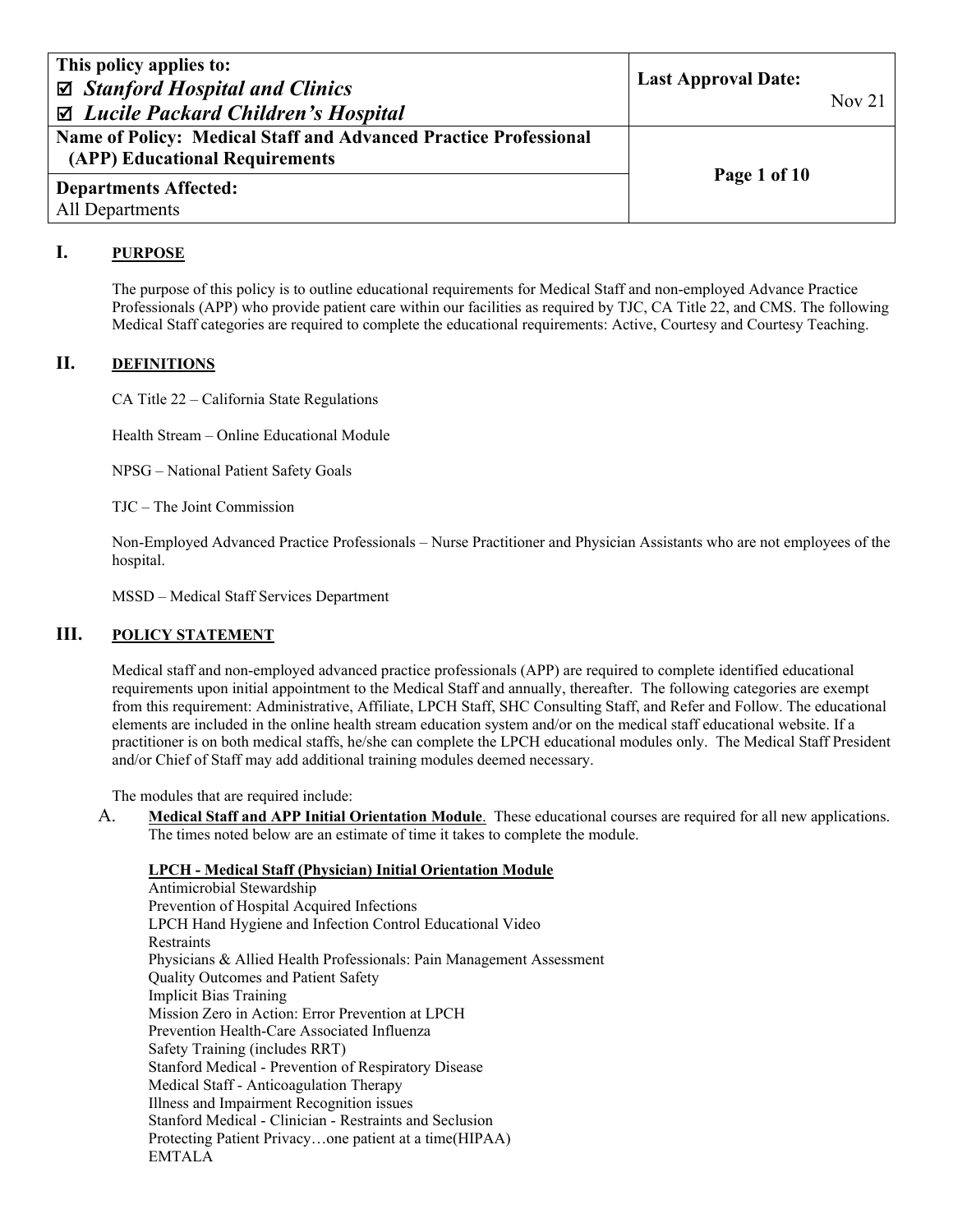| This policy applies to:<br>$\boxtimes$ Stanford Hospital and Clinics<br>⊠ Lucile Packard Children's Hospital | <b>Last Approval Date:</b> | Nov <sub>21</sub> |
|--------------------------------------------------------------------------------------------------------------|----------------------------|-------------------|
| Name of Policy: Medical Staff and Advanced Practice Professional<br>(APP) Educational Requirements           |                            |                   |
| <b>Departments Affected:</b><br>All Departments                                                              | Page 2 of 10               |                   |

## **These documents require attestation during the application process:**

Confidentiality – Biennial Statement of Compliance For Medical Staff Members Conflict of Interest for Medical Staff Code of Conduct California State Abuse and Neglect Reporting Requirements

#### **SHC –Medical Staff (Physician) Initial Orientation Module**

Stanford Medical - Med Quality Management Prevention of Hospital Acquired Infections Prevention Health-Care Associated Influenza Safety Training(includes RRT) Stanford Medical - Prevention of Respiratory Disease Medical Staff - Anticoagulation Therapy Illness and Impairment Recognition issues Stanford Medical - Clinician - Restraints and Seclusion Protecting Patient Privacy…one patient at a time(HIPAA) CICARE/MDCICARE

#### **These documents require attestation the application process**

Confidentiality – Biennial Statement of Compliance For Medical Staff Members Conflict of Interest for Medical Staff Code of Conduct California State Abuse and Neglect Reporting Requirements

### **SHC/LPCH –APP Initial Orientation Module**

Electrical Safety Emergency Preparedness Hazard Communication Lifting and Transferring Patients LINKS CTP Provider Training 08 (LPCH ONLY) LPCH/SHC Physicians & AHP: Pain Management Patient Rights Preventing Slips, Trips and Falls in the Workplace SHC Quality Management & Patient Safety Standard Precautions: Blood borne Pathogens and Other Potentially Infections Materials Fire Safety Aware ness and Response HIPAA Accounting Disclosures HIPAA Authorizations for Use and Disclosure HIPAA Communications with Family and Friends HIPAA IT Security HIPAA Minimum Necessary Introduction to HIPAA Implicit Bias Training (LPCH non-employees only) Transmission-Based Precautions: Airborne Workplace Violence

**IV.** Physician and APP Annual Educational Modules: These educational courses are required annually by medical staff members and non-employed advance practice professionals.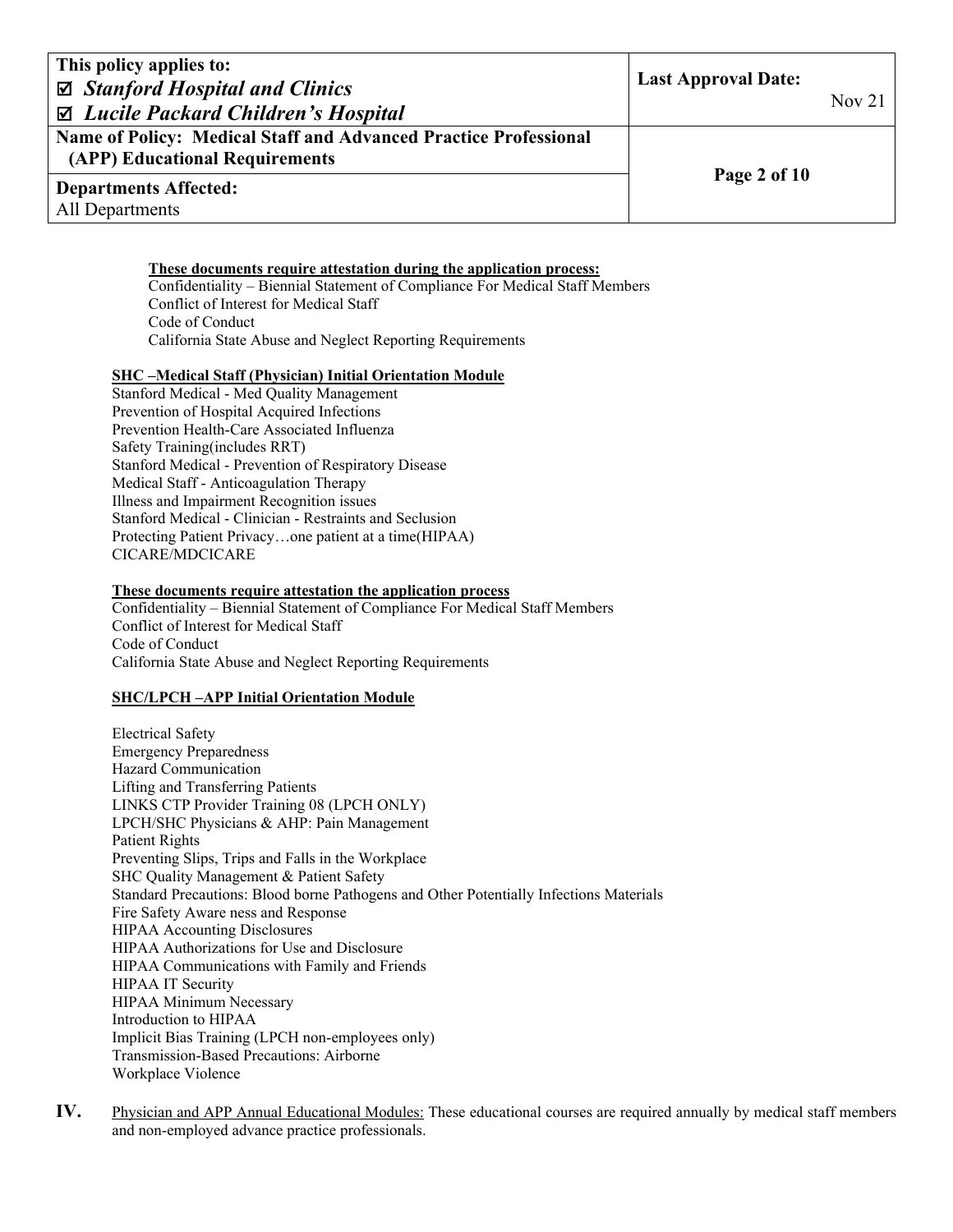| This policy applies to:<br>$\boxtimes$ Stanford Hospital and Clinics<br>$\boxtimes$ Lucile Packard Children's Hospital | <b>Last Approval Date:</b> | Nov $21$ |
|------------------------------------------------------------------------------------------------------------------------|----------------------------|----------|
| Name of Policy: Medical Staff and Advanced Practice Professional<br>(APP) Educational Requirements                     | Page 3 of 10               |          |
| <b>Departments Affected:</b><br>All Departments                                                                        |                            |          |

## **LPCH/SHC Medical Staff and APP Annual Education Module**

 The Annual Educational information will be sent out annually via email to all medical staff members. Prevention of Hospital Acquired Infection Antimicrobial Stewardship at LPCH Prevention of Hospital Acquired Infection LPCH Hand Hygiene and Infection Control Educational Video Protecting Patient Privacy…one patient at a time(HIPAA) EMTALA

### **These documents require attestation during the application process**

Confidentiality – Biennial Statement of Compliance for Medical Staff Members Conflict of Interest for Medical Staff Code of Conduct California State Abuse and Neglect Reporting Requirements

# **V. TARGETED EDUCATION MODULES: These courses are required of only a portion of our medical staff, depending on the nature of their clinical activity.**

SHC Central Line Insertion Module – clinical – limited to members with privileges to insert central lines: 5 minutes SHC or LPCH Moderate Sedation Module – required for anyone who requests Sedation privileges at initial appointment or for the first time and every 2 years thereafter.

# **VI. PROCEDURES**

- A. The MSSD Coordinator will assign the initial orientation module to all new applicants. Modules must be completed prior to granting of initial privileges.
- B. The MSSD Coordinator will maintain a copy of the health stream transcript in the applicant's credentialing file.
- C. The MSSD will assign annual educational modules to all medical staff and (non-employed) APP members each calendar year. Practitioners will have 90 days to complete the annual modules. Timelines may be extended as needed by medical staff leadership.
- D. A Practitioner who has not completed required educational modules within the required timelines of the initial notice will have all clinical privileges suspended. If successful completion is not achieved within ninety (90) days of the suspension, the Practitioner will be deemed to have resigned from the Medical Staff. Any such deemed resignation shall not entitle the Practitioner to the hearing and appeal rights under Article Seven of the SHC and/or LPCH Medical Staff Bylaws."

## **VII. DOCUMENT INFORMATION**

- A. Author/Original Date Debra R. Green, MPA, CPMSM, CPCS June 2011
- B. Related Documents Regulatory Standards See attached appendix A
- C. Gatekeeper of Original Document SHC and LPCH Medical Staff Online Policy Manual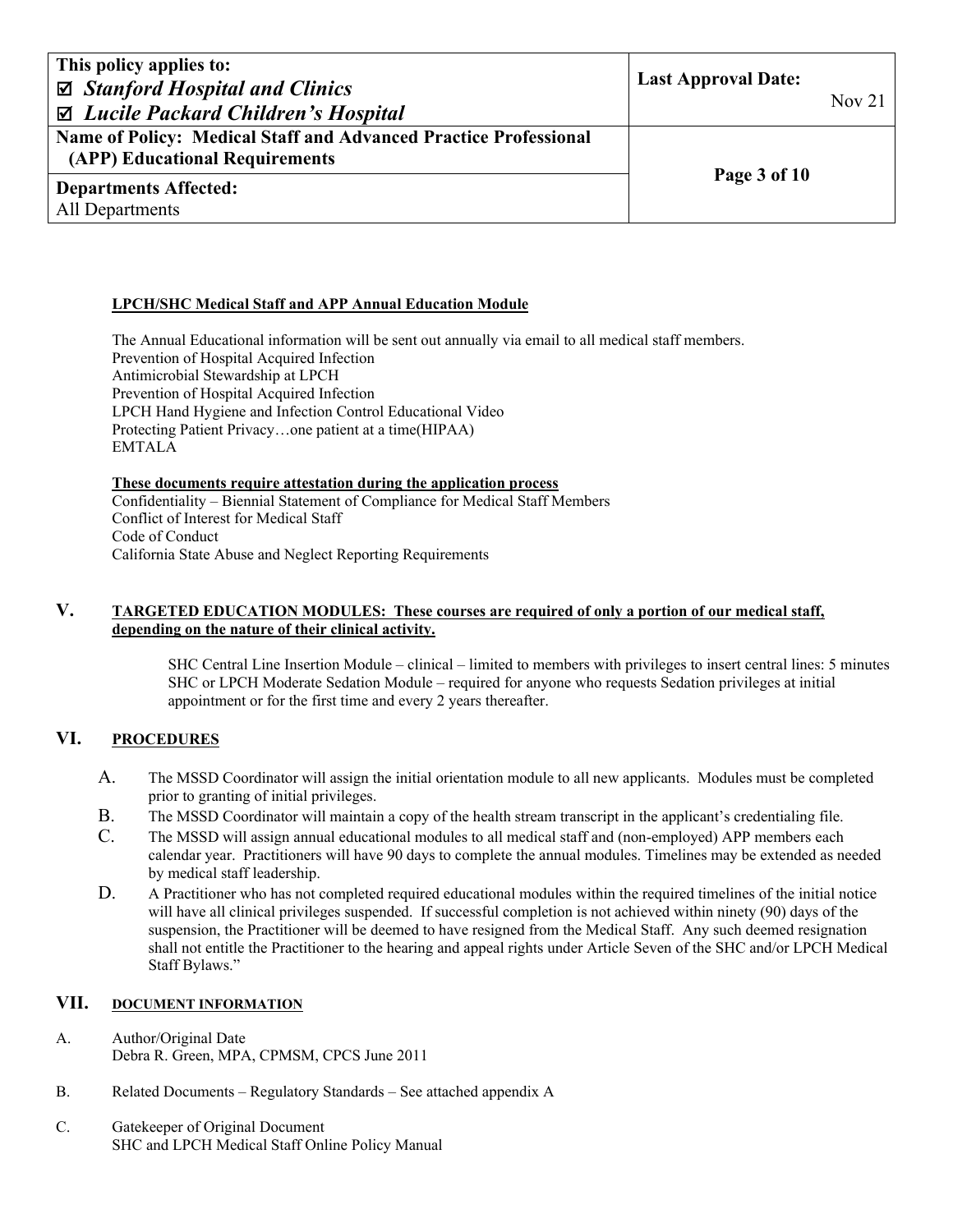| This policy applies to:<br>$\boxtimes$ Stanford Hospital and Clinics<br>$\boxtimes$ Lucile Packard Children's Hospital | <b>Last Approval Date:</b> | Nov $21$ |
|------------------------------------------------------------------------------------------------------------------------|----------------------------|----------|
| Name of Policy: Medical Staff and Advanced Practice Professional<br>(APP) Educational Requirements                     |                            |          |
| <b>Departments Affected:</b><br>All Departments                                                                        | Page 4 of 10               |          |

- D. Distribution and Training Requirements
	- 1. This policy resides in the Medical Staff Policy Manual of SHC and LPCH.<br>2. New documents or any revised documents will be distributed to Administration
	- 2. New documents or any revised documents will be distributed to Administrative Manual holders. The department/unit/clinic manager will be responsible for communicating this information to the applicable staff.
- E. Review and Renewal Requirements This policy will be reviewed and/or revised every three years or as required by change of law or practice.
- F. Review and Revision History This is a new policy – June 2011Administrative Clarifications 6/14-DG, administrative edits 9/2/15 DGO, 10/22/21 DGO

## G. Approvals

 SHC Credentials Committee, 8/11, 8/12, 8/17, 6/19 SHC MEC, 9/11, 9/12, 8/14, 9/17, 7/19 SHC Board of Directors, 9/11, 9/12, 8/14, 9/17, 7/19 LPCH Medical Staff Leadership – 7/11, 9/16 LPCH Credentials Committee, 8/11, 6/12, 8/14, 8/17 LPCH Policy Committee, 8/11, 8/12, 8/14, 9/17, 8/19 LPCH MEC, 9/11, 9/12, 8/14 9/16, 9/17, 9/19 LPCH Board of Directors, 9/11, 9/12, 8/14, 9/16, 9/17, 9/19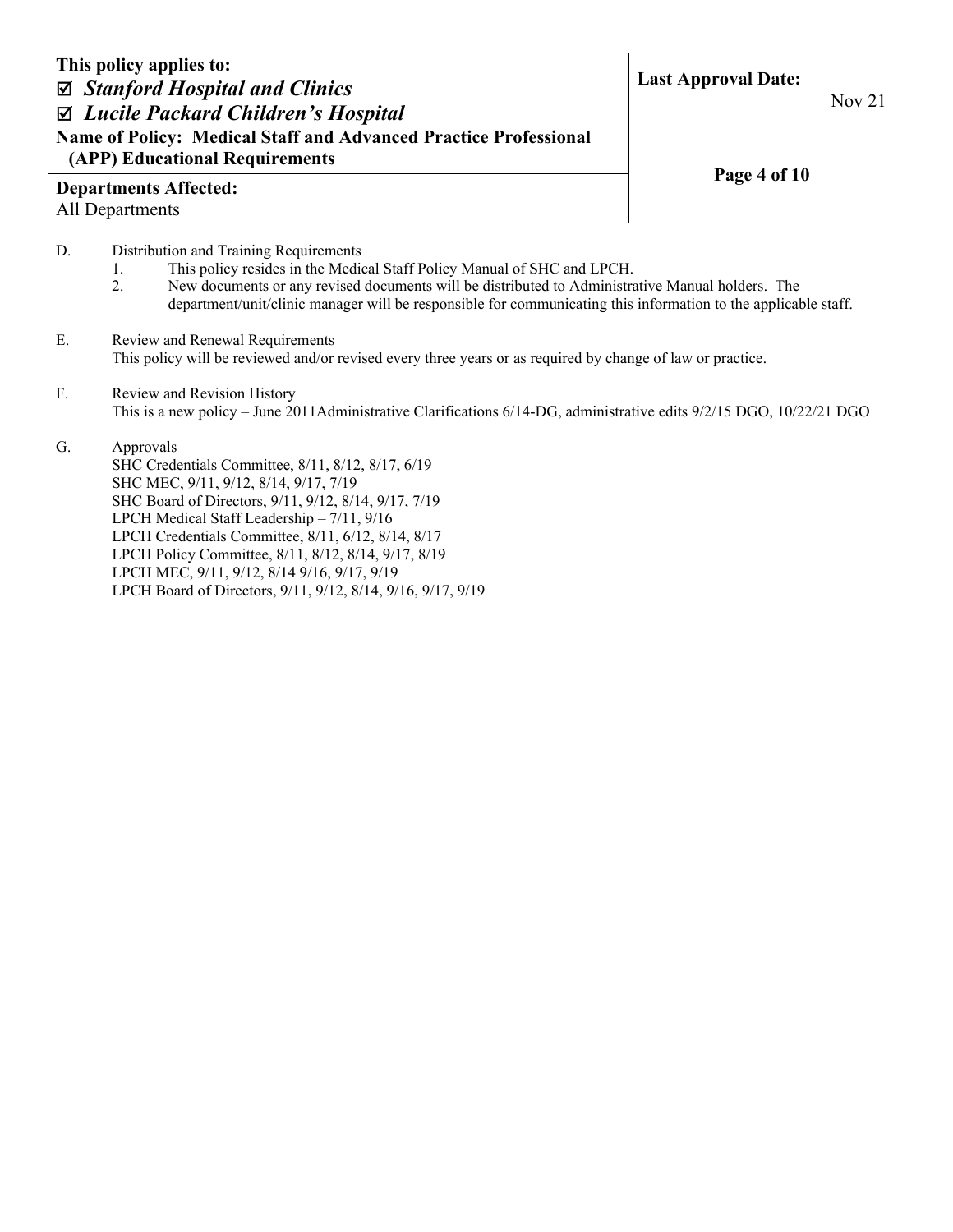| This policy applies to:<br>$\boxtimes$ Stanford Hospital and Clinics<br>⊠ Lucile Packard Children's Hospital | <b>Last Approval Date:</b> | Nov <sub>21</sub> |
|--------------------------------------------------------------------------------------------------------------|----------------------------|-------------------|
| <b>Name of Policy: Medical Staff and Advanced Practice Professional</b><br>(APP) Educational Requirements    |                            |                   |
| <b>Departments Affected:</b>                                                                                 | Page 5 of 10               |                   |

| Appendix A                                                       |  |
|------------------------------------------------------------------|--|
| <b>2011 SHC/LPCH Physician Regulatory Education Requirements</b> |  |

| Requirement                                      | <b>Regulatory</b><br>Reference | Frequency<br><b>Required</b>                | Frequency<br>(current/proposed) | <b>Requirement for</b><br>documentation<br>(proof) that<br>education was<br>completed. | <b>Standard</b>                                                                                                                                                                                                                                                                                                                                                                                                                                               |
|--------------------------------------------------|--------------------------------|---------------------------------------------|---------------------------------|----------------------------------------------------------------------------------------|---------------------------------------------------------------------------------------------------------------------------------------------------------------------------------------------------------------------------------------------------------------------------------------------------------------------------------------------------------------------------------------------------------------------------------------------------------------|
| Reporting concerns<br>to JC                      | APR.09.02.01 EP 1              | Hospital<br>determines the<br>frequency.    | Initial                         | Be prepared to show<br>evidence that<br>education was<br>completed. *                  | 01. The hospital educates its<br>staff, medical staff, and other<br>individuals who provide care,<br>treatment, and services that<br>concerns about the safety or<br>quality of care provided in the<br>organization may be reported<br>to The Joint Commission.                                                                                                                                                                                              |
| LIPs role in EOC                                 | EC.03.01.01                    | Initial<br>orientation and<br>annual update | Initial                         | Be prepared to show<br>evidence that<br>education was<br>completed. *                  | EC 03.01.01 Staff and licensed<br>independent practitioners are<br>familiar with their roles and<br>responsibilities relative to the<br>environment of care.                                                                                                                                                                                                                                                                                                  |
| LIP's role in<br>Infection prevention            | IC.01.05.01 EP 7               | Initial<br>orientation                      | initial                         | Be prepared to show<br>evidence that<br>education was<br>completed. *                  | 07. The hospital has a method<br>for communicating<br>responsibilities about<br>preventing and controlling<br>infection to licensed<br>independent practitioners, staff,<br>visitors, patients, and families.<br>Information for visitors,<br>patients, and families includes<br>hand and respiratory hygiene<br>practices. (See also<br>IC.02.01.01, EP 7) Note:<br>Information may be in different<br>forms of media, such as posters<br>or pamphlets.      |
| LIP implementation<br>in infection<br>prevention | IC.02.01.01 EP 7               | Initial<br>orientation                      | initial                         | Be prepared to show<br>evidence that<br>education was<br>completed. *                  | The hospital implements its<br>methods to communicate<br>responsibilities for preventing<br>and controlling infection to<br>licensed independent<br>practitioners, staff, visitors,<br>patients, and families.<br>Information for visitors,<br>patients, and families includes<br>hand and respiratory hygiene<br>practices. (See also<br>HR.01.04.01, EP 4;<br>IC.01.05.01, EP 7) Note:<br>Information may have different<br>forms of media, such as posters |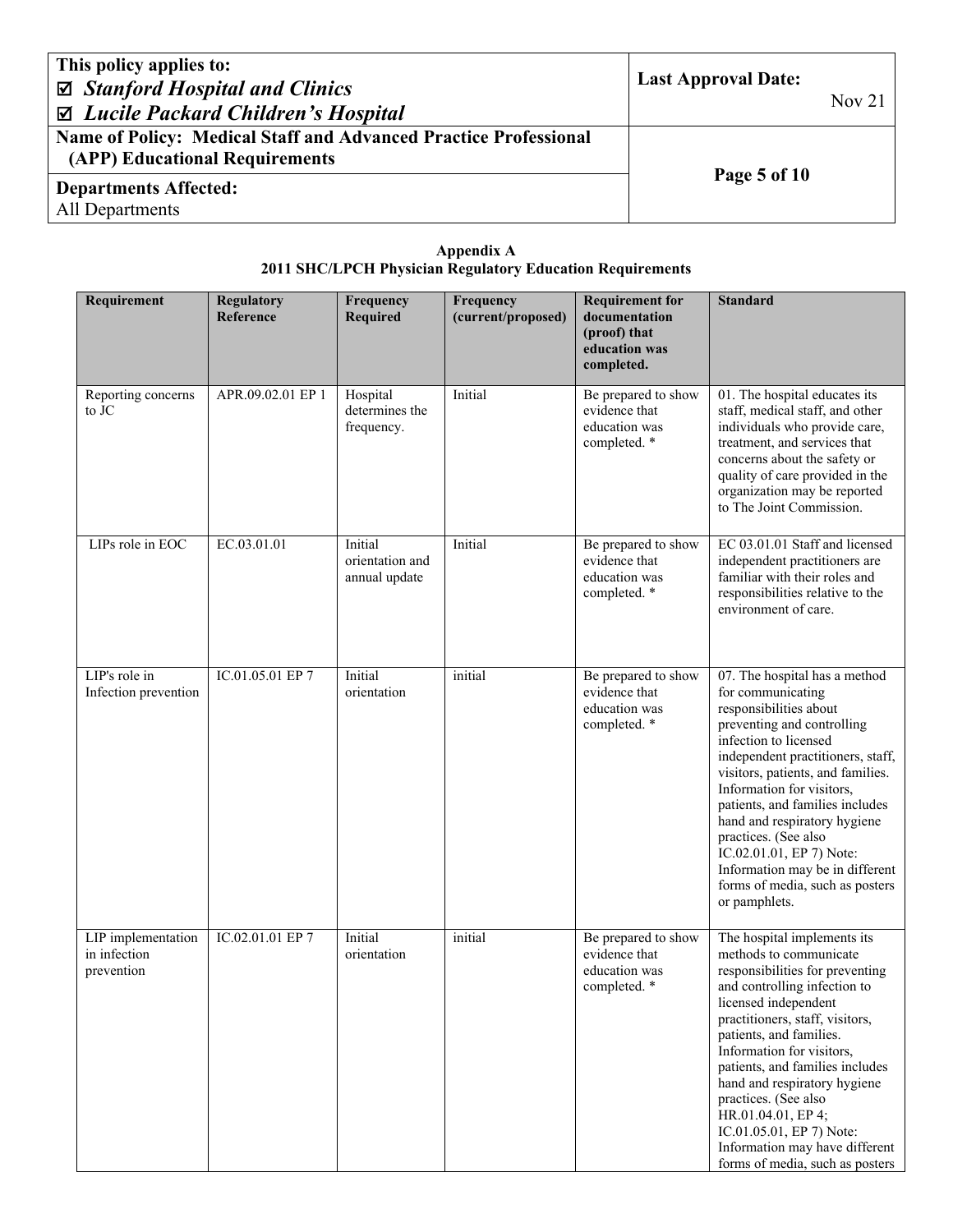| This policy applies to:<br>$\boxtimes$ Stanford Hospital and Clinics<br>$\Box$ Lucile Packard Children's Hospital | <b>Last Approval Date:</b> | Nov 21 $\parallel$ |
|-------------------------------------------------------------------------------------------------------------------|----------------------------|--------------------|
| <b>Name of Policy: Medical Staff and Advanced Practice Professional</b><br>(APP) Educational Requirements         | Page 6 of 10               |                    |
| <b>Departments Affected:</b><br>$\Lambda$ 11 Domaintenants                                                        |                            |                    |

| Requirement                                                                                                                         | <b>Regulatory</b><br>Reference | Frequency<br><b>Required</b>                                                                               | Frequency<br>(current/proposed) | <b>Requirement for</b><br>documentation<br>(proof) that<br>education was<br>completed.                                               | <b>Standard</b>                                                                                                                                                                                                                                                                                                                                                                                                                            |
|-------------------------------------------------------------------------------------------------------------------------------------|--------------------------------|------------------------------------------------------------------------------------------------------------|---------------------------------|--------------------------------------------------------------------------------------------------------------------------------------|--------------------------------------------------------------------------------------------------------------------------------------------------------------------------------------------------------------------------------------------------------------------------------------------------------------------------------------------------------------------------------------------------------------------------------------------|
|                                                                                                                                     |                                |                                                                                                            |                                 |                                                                                                                                      | or pamphlets.                                                                                                                                                                                                                                                                                                                                                                                                                              |
| Influenza vaccine,<br>non-vaccine control<br>& prevention<br>measures and the<br>diagnosis, treatment<br>and impact of<br>influenza | IC.02.04.01 EP 2               | Hospital<br>determines the<br>frequency.                                                                   | initial                         | Be prepared to show<br>evidence that<br>education was<br>completed. *                                                                | 02. The hospital educates<br>licensed independent<br>practitioners and staff about, at<br>a minimum, the influenza<br>vaccine; non-vaccine control<br>and prevention measures; and<br>the diagnosis, transmission,<br>and impact of influenza. (See<br>also HR.01.04.01, EP 4)                                                                                                                                                             |
| Illness and<br>impairment<br>recognition issues<br>specific to<br>physicians (at-risk<br>criteria)                                  | MS.11.01.01 EP 1               | Hospital<br>determines the<br>frequency.                                                                   | initial                         | Be prepared to show<br>evidence that<br>education was<br>completed. *                                                                | 01. Process design addresses<br>the following issues: Education<br>of licensed independent<br>practitioners and other<br>organization staff about illness<br>and impairment recognition<br>issues specific to licensed<br>independent practitioners (at<br>risk criteria).                                                                                                                                                                 |
| Restraint policy                                                                                                                    | CMS 482.13(e)(11)              | Hospital<br>determines the<br>frequency and<br>also re-educates<br>when the<br>hospital policy<br>changes. | initial                         | Document in the<br>credentialing file<br>that education was<br>completed and there<br>is a working<br>knowledge of the<br>policy. ** | $§482.13(e)(11)$ - Physician and<br>other licensed independent<br>practitioner training<br>requirements must be specified<br>in hospital policy. At a<br>minimum, physicians and other<br>licensed independent<br>practitioners authorized to<br>order restraint or seclusion by<br>hospital policy in accordance<br>with State law must have a<br>working knowledge of hospital<br>policy regarding the use of<br>restraint or seclusion. |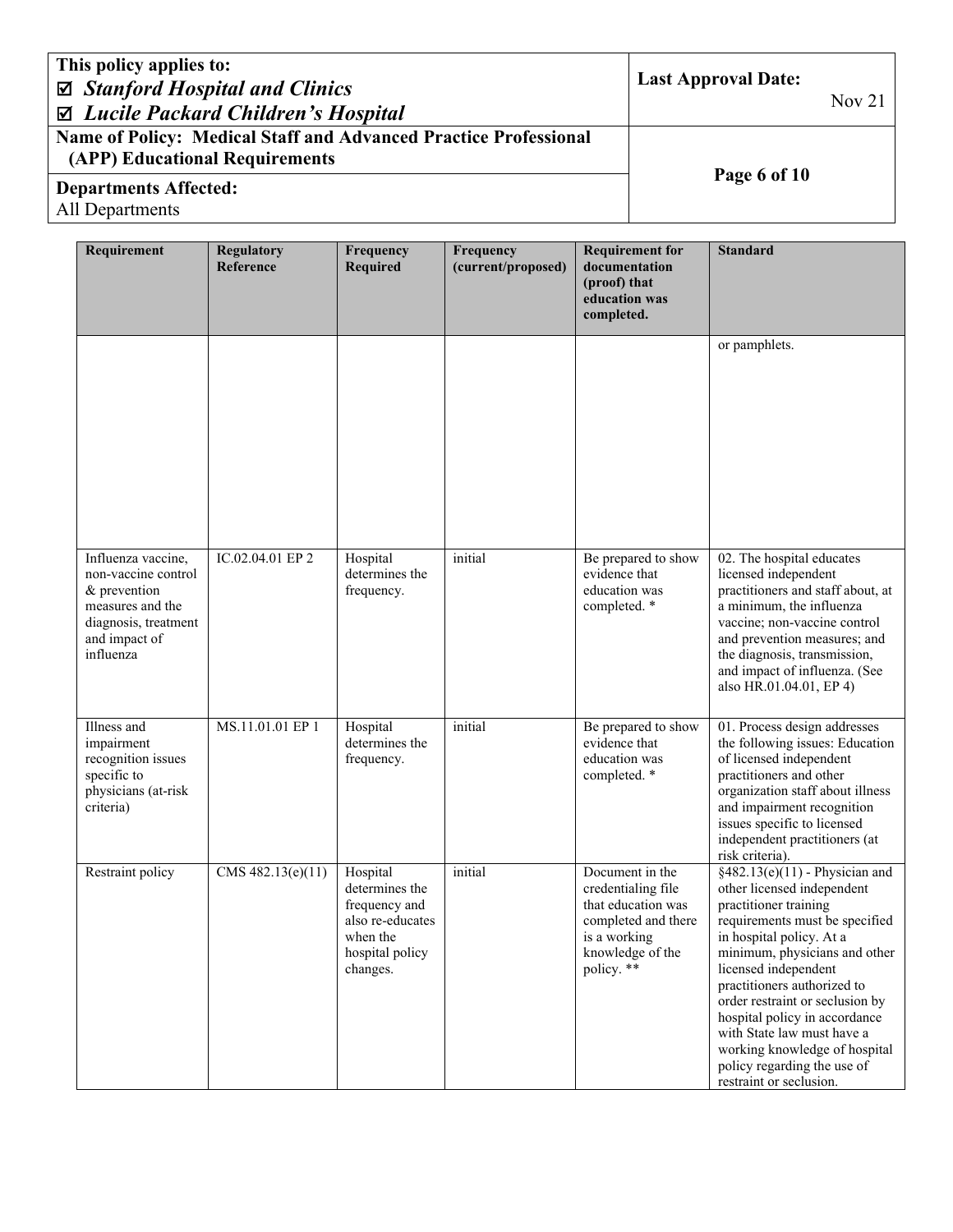| This policy applies to:<br>$\boxtimes$ Stanford Hospital and Clinics<br>$\Box$ Lucile Packard Children's Hospital | <b>Last Approval Date:</b> | Nov <sub>21</sub> |
|-------------------------------------------------------------------------------------------------------------------|----------------------------|-------------------|
| <b>Name of Policy: Medical Staff and Advanced Practice Professional</b><br>(APP) Educational Requirements         |                            |                   |
| <b>Departments Affected:</b>                                                                                      | Page 7 of 10               |                   |

| Requirement                      | <b>Regulatory</b><br>Reference | Frequency<br><b>Required</b>                                                                               | Frequency<br>(current/proposed)                        | <b>Requirement for</b><br>documentation<br>(proof) that<br>education was<br>completed. | <b>Standard</b>                                                                                                                                                                                                                                                                                                                                                                                                                                                                          |
|----------------------------------|--------------------------------|------------------------------------------------------------------------------------------------------------|--------------------------------------------------------|----------------------------------------------------------------------------------------|------------------------------------------------------------------------------------------------------------------------------------------------------------------------------------------------------------------------------------------------------------------------------------------------------------------------------------------------------------------------------------------------------------------------------------------------------------------------------------------|
| <b>Implicit Bias</b><br>Training | CA Senate Bill No.<br>464      | Initially and<br>every 2 years at<br>reappointment                                                         | Initially and every 2<br>years at<br>reappointment     | Proof of education                                                                     | Senate Bill No. 464                                                                                                                                                                                                                                                                                                                                                                                                                                                                      |
| Assessing and<br>managing pain   | MS.03.01.03 EP 2               | Hospital<br>determines the<br>frequency and<br>also re-educates<br>when the<br>hospital policy<br>changes. | Compliance<br>through CA<br>Medical Board<br>Licensure | Be prepared to show<br>evidence that<br>education was<br>completed. *                  | 02. The hospital educates all<br>licensed independent<br>practitioners on assessing and<br>managing pain. (See also<br>RI.01.01.01, EP 8)                                                                                                                                                                                                                                                                                                                                                |
| Urgent response<br>P&P (RRT)     | HR.01.05.03 EP 13              | Hospital<br>determines the<br>frequency.                                                                   | Initial                                                | Document physician<br>education. *                                                     | 13. The hospital provides<br>education and training that<br>addresses how to identify early<br>warning signs of a change in a<br>patient's condition and how to<br>respond to a deteriorating<br>patient, including how and<br>when to contact responsible<br>clinicians. Education is<br>provided to staff and licensed<br>independent practitioners who<br>may request assistance and<br>those who may respond to<br>those requests. Participation in<br>this education is documented. |
| Anticoagulation<br>therapy       | NPSG.03.05.01 EP<br>7          | Hospital<br>determines the<br>frequency.                                                                   | Initial                                                | Be prepared to show<br>evidence that<br>education was<br>completed. *                  | 07. Provide education<br>regarding anticoagulant therapy<br>to prescribers, staff, patients,<br>and families. Patient/family<br>education includes the<br>following: - The importance of<br>follow-up monitoring -<br>Compliance - Drug-food<br>interactions - The potential for<br>adverse drug reactions and<br>interactions                                                                                                                                                           |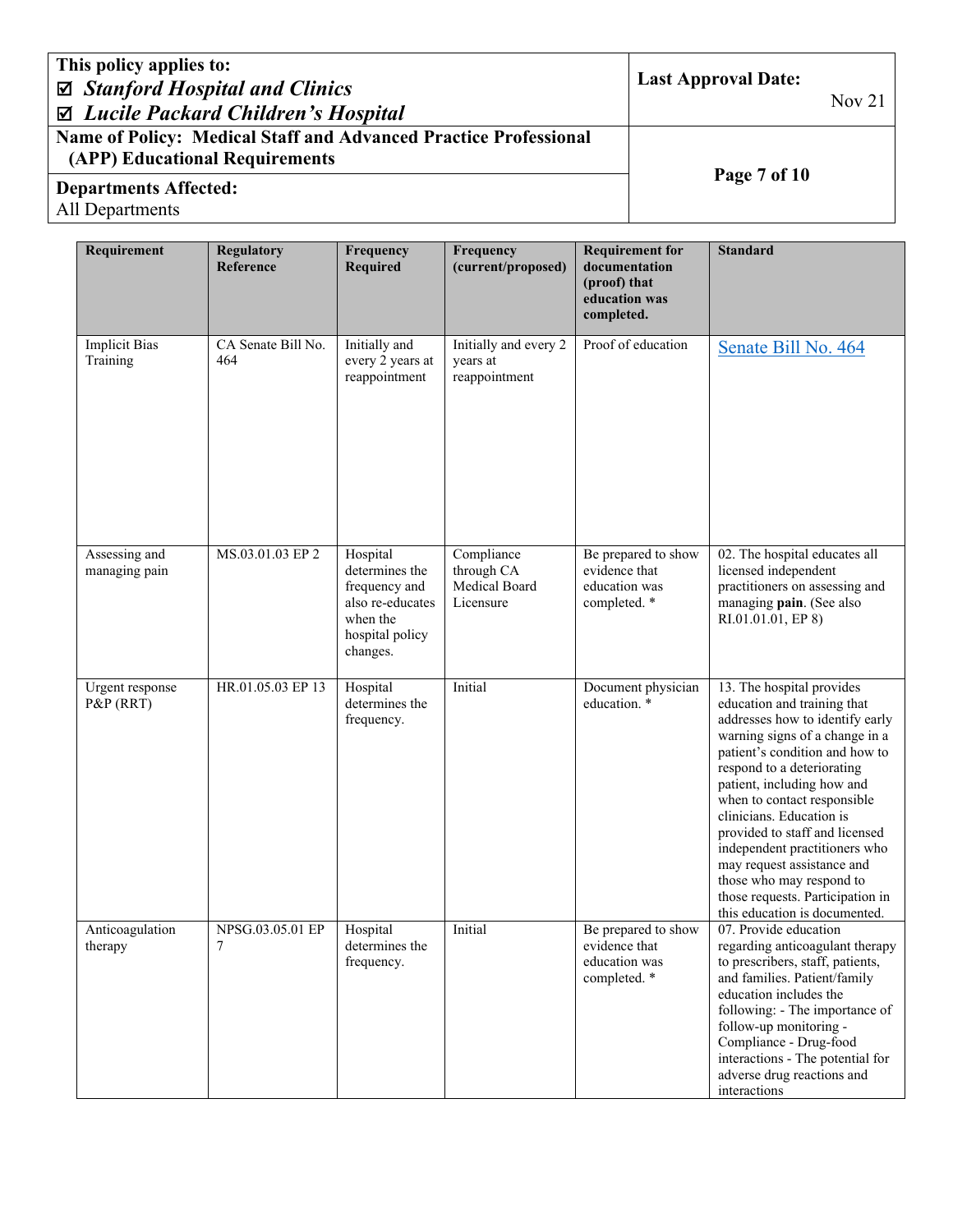| This policy applies to:<br>$\boxtimes$ Stanford Hospital and Clinics<br>⊠ Lucile Packard Children's Hospital | <b>Last Approval Date:</b><br>Nov <sub>21</sub> |
|--------------------------------------------------------------------------------------------------------------|-------------------------------------------------|
| <b>Name of Policy: Medical Staff and Advanced Practice Professional</b><br>(APP) Educational Requirements    |                                                 |
| <b>Departments Affected:</b>                                                                                 | Page 8 of 10                                    |

| Requirement                                                                                                              | <b>Regulatory</b><br>Reference | Frequency<br><b>Required</b>                                                                                                                                                                                                         | Frequency<br>(current/proposed)                               | <b>Requirement for</b><br>documentation<br>(proof) that<br>education was<br>completed.         | <b>Standard</b>                                                                                                                                                                                                                                                                                                                                                                                                                                                                                                                                                                                                                                                                                                                                              |
|--------------------------------------------------------------------------------------------------------------------------|--------------------------------|--------------------------------------------------------------------------------------------------------------------------------------------------------------------------------------------------------------------------------------|---------------------------------------------------------------|------------------------------------------------------------------------------------------------|--------------------------------------------------------------------------------------------------------------------------------------------------------------------------------------------------------------------------------------------------------------------------------------------------------------------------------------------------------------------------------------------------------------------------------------------------------------------------------------------------------------------------------------------------------------------------------------------------------------------------------------------------------------------------------------------------------------------------------------------------------------|
| Physician<br>designated as a<br>hospital<br>epidemiologist                                                               | CA State SB 158<br>Sec 7.a     | Participation in<br>CME training<br>program<br>provided by the<br>CDC, the<br>Society for<br>Healthcare<br>Epidemiologists<br>of America, or<br>other<br>recognized<br>professional<br>organization,<br>offered training<br>program. | Annual - CME<br>Certification from<br><b>Medical Director</b> | Documentation of<br>attendance shall be<br>placed in the<br>physician's<br>credentialing file. | SEC. 7. Section 1288.95 is<br>added to the Health and Safety<br>Code, to read: 1288.95. (a) No<br>later than January 1, 2010, a<br>physician designated as a<br>hospital epidemiologist or<br>infection surveillance,<br>prevention, and control<br>committee chairperson shall<br>participate in a continuing<br>medical education (CME)<br>training program offered by the<br>federal Centers for Disease<br>Control and Prevention (CDC)<br>and the Society for Healthcare<br>Epidemiologists of America, or<br>other recognized professional<br>organization. The CME<br>program shall be specific to<br>infection surveillance,<br>prevention, and control.<br>Documentation of attendance<br>shall be placed in the<br>physician's credentialing file. |
| Prevention of<br>transmission of HAI<br>including but not<br>limited to, MRSA<br>and Clostridium<br>difficile infection. | CA State SB 158<br>Sec 7.b     | Hospital<br>determines the<br>frequency.                                                                                                                                                                                             | initial                                                       | Be prepared to show<br>evidence that<br>education was<br>completed. *                          | SEC 7 (b) Beginning January<br>2010, all staff and contract<br>physicians and all other<br>licensed independent<br>contractors, including, but not<br>limited to, nurse practitioners<br>and physician assistants, shall<br>be trained in methods to<br>prevent transmission of HAI,<br>including, but not limited to,<br>MRSA and Clostridium<br>difficile infection                                                                                                                                                                                                                                                                                                                                                                                        |
| HAIs, MDROs and<br>prevention<br>strategies                                                                              | NPSG.07.03.01 EP<br>2          | Upon hire and<br>annually<br>thereafter.                                                                                                                                                                                             | Initial and annually                                          | Be prepared to show<br>evidence that<br>education was<br>completed. *                          | 02. Based on the results of the<br>risk assessment, educate staff<br>and licensed independent<br>practitioners about health care-<br>associated infections,<br>multidrug-resistant organisms,<br>and prevention strategies at<br>hire and annually thereafter.<br>Note: The education provided<br>recognizes the diverse roles of<br>staff and licensed independent<br>practitioners and is consistent<br>with their roles within the<br>hospital.                                                                                                                                                                                                                                                                                                           |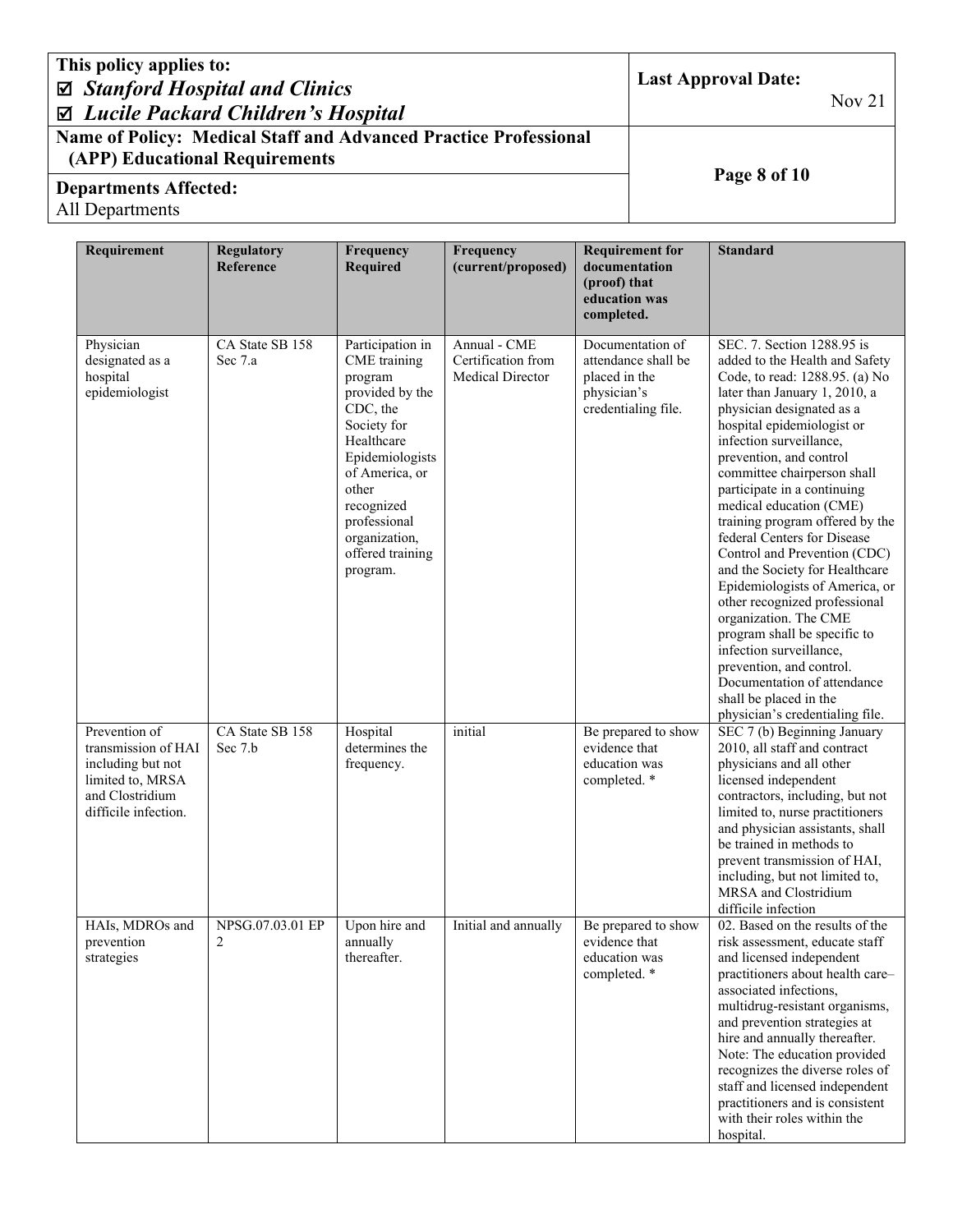| This policy applies to:<br>$\boxtimes$ Stanford Hospital and Clinics<br>⊠ Lucile Packard Children's Hospital | <b>Last Approval Date:</b> | Nov $21$ |
|--------------------------------------------------------------------------------------------------------------|----------------------------|----------|
| Name of Policy: Medical Staff and Advanced Practice Professional<br>(APP) Educational Requirements           |                            |          |
| <b>Departments Affected:</b><br>All Departments                                                              | Page 9 of 10               |          |
|                                                                                                              |                            |          |

| Requirement                                                                    | <b>Regulatory</b><br>Reference   | Frequency<br><b>Required</b>                                                                                                                             | Frequency<br>(current/proposed) | <b>Requirement for</b><br>documentation<br>(proof) that<br>education was<br>completed. | <b>Standard</b>                                                                                                                                                                                                                                                                                                                                                             |
|--------------------------------------------------------------------------------|----------------------------------|----------------------------------------------------------------------------------------------------------------------------------------------------------|---------------------------------|----------------------------------------------------------------------------------------|-----------------------------------------------------------------------------------------------------------------------------------------------------------------------------------------------------------------------------------------------------------------------------------------------------------------------------------------------------------------------------|
| CLBSI, and<br>importance of<br>prevention                                      | NPSG.07.04.01 EP<br>7            | Upon hire,<br>annually<br>thereafter, and<br>when<br>involvement in<br>these<br>procedures is<br>added to an<br>individual's job<br>responsibilities.    | Initially and<br>annually       | Be prepared to show<br>evidence that<br>education was<br>completed. *                  | 01. Educate staff and licensed<br>independent practitioners who<br>are involved in managing<br>central lines about central line-<br>associated bloodstream<br>infections and the importance<br>of prevention. Education<br>occurs upon hire, annually<br>thereafter, and when<br>involvement in these<br>procedures is added to an<br>individual's job<br>responsibilities. |
| Prevention of<br>surgical site<br>infections                                   | NPSG.07.05.01 EP<br>$\mathbf{1}$ | Upon hire,<br>annually<br>thereafter, and<br>when<br>involvement in<br>surgical<br>procedures is<br>added to an<br>individual's job<br>responsibilities. | Initially and<br>annually       | Be prepared to show<br>evidence that<br>education was<br>completed. *                  | 01. Educate staff and licensed<br>independent practitioners<br>involved in surgical procedures<br>about surgical site infections<br>and the importance of<br>prevention. Education occurs<br>upon hire, annually thereafter,<br>and when involvement in<br>surgical procedures is added to<br>an individual's job<br>responsibilities.                                      |
| Alternate<br>procedures to<br>follow when<br>electronic IS<br>systems are down | IM.01.01.03 EP 3                 | Hospital<br>determines the<br>frequency.                                                                                                                 | Initial                         | Be prepared to show<br>evidence that<br>education was<br>completed. *                  | $\overline{03}$ . The hospital's plan for<br>managing interruptions to<br>information processes<br>addresses the following:<br>Training for staff and licensed<br>independent practitioners on<br>alternate procedures to follow<br>when electronic information<br>systems are unavailable. (See<br>also EM.01.01.01, EP 6)                                                 |